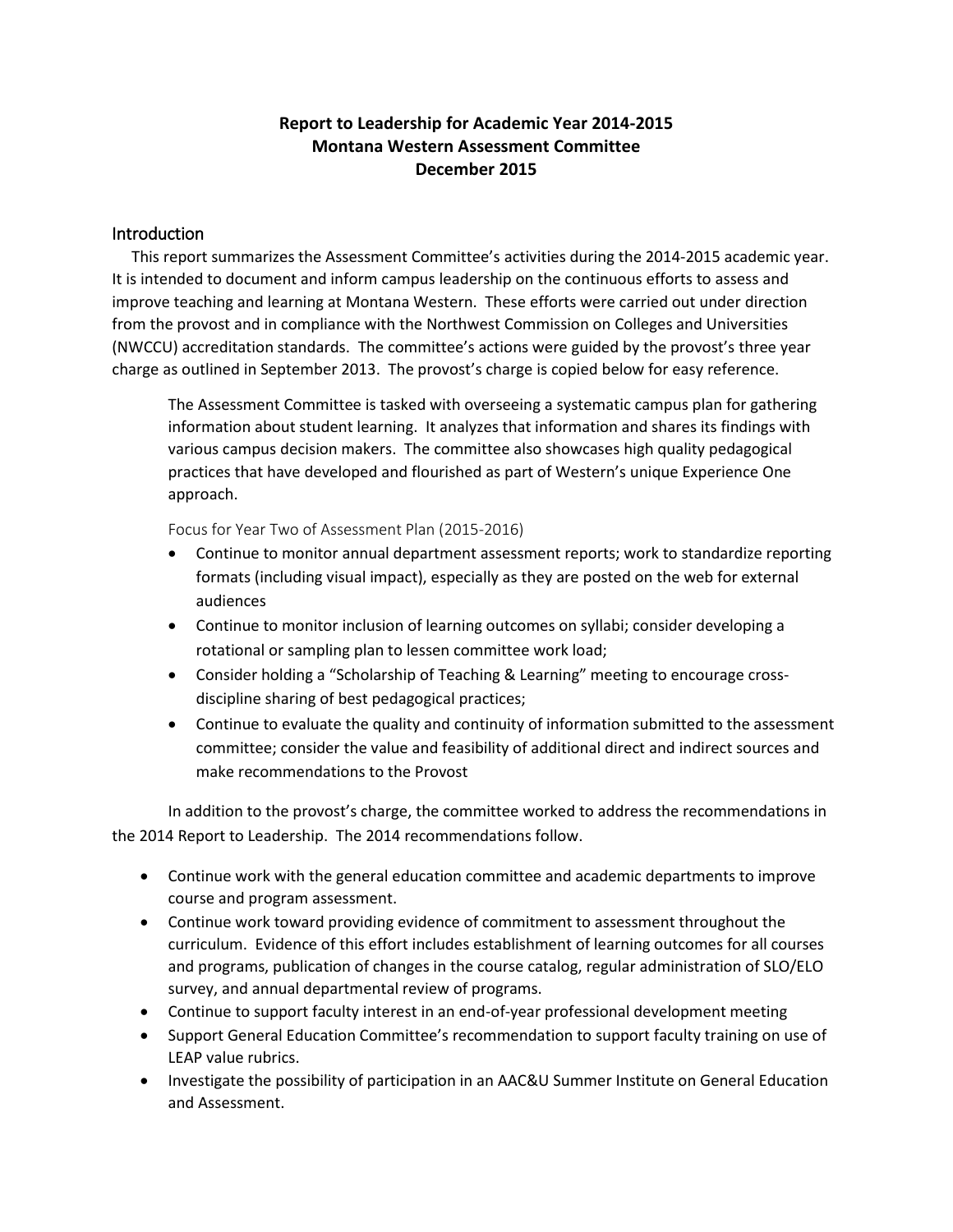### Assessment Activities 2014-2015

The Assessment Committee's activities during 2014-2015 included:

- Ongoing administration of the LEAP SLO/ELO assessment survey at the end of each block. The resulting information was shared with departments to consider in preparing annual assessment reports. The information was also used to map where the SLOs and ELOs were being covered in the general education program categories. The committee found a broad distribution of LEAP ELOs across the general education program categories.
- Working with other campus committees and the registrar to review the campus catalog, update the general education program information, and recommend catalog edits. Some changes included revision of general education presentation and inclusion of general education codes to cross-reference in course descriptions and four-year course sequence plans.
- Administering the National Survey for Student Engagement (NSSE) during spring 2015. NSSE was deemed to be a valuable indirect measure of student engagement and high impact practices.
- Notifying the Equine Science Department its seven-year program review was due by the end of AY14-15. Equine department had a leadership change in spring 2015.
- The committee invited Dr. Nathan Lindsay to address accreditation requirements at the all campus fall meeting. Dr. Lindsay is the University of Montana's designated accreditation liaison officer.
- The committee chair presented Montana Western's student success metrics at the American Association of State Colleges and University's Academic Affairs Summer Meeting.

Other campus activities related to specialized accreditation included:

- The Education Department prepared for its national CAEP accreditation review scheduled for October 2015. The department collects large amounts of student performance data using Chalk & Wire and an ACCESS database. Education faculty analyzed the data to inform program improvements.
- The UMW Business and Technology Department prepared for an IACBE accreditation review scheduled for spring 2016.
- Psychology faculty administered an ETS Major Field Tests assessment of psychology program graduates. The ETS assessment instrument was administered to program graduates in 2014 as well. Psychology faculty are considering a new instrument in 2016 to "get a more fine-grained analysis".

### Institutional Activities related to Mission

In accordance with Board of Regents (BoR 219) and NWCCU (Standard One) policies, Montana Western submitted several mission-related items to the BoR for review and approval. These items served to further define Montana Western's purpose and narrow its focus on experiential teaching and learning, student success, and efficient management of resources.

- Mission Review document submitted for BoR review (Item 165-1603-R1114)
- Revised mission statement submitted for BoR review (Item 165-1605-R1114)
- Core themes developed in 2011 formally submitted for BoR review (Item 165-1604-R1114)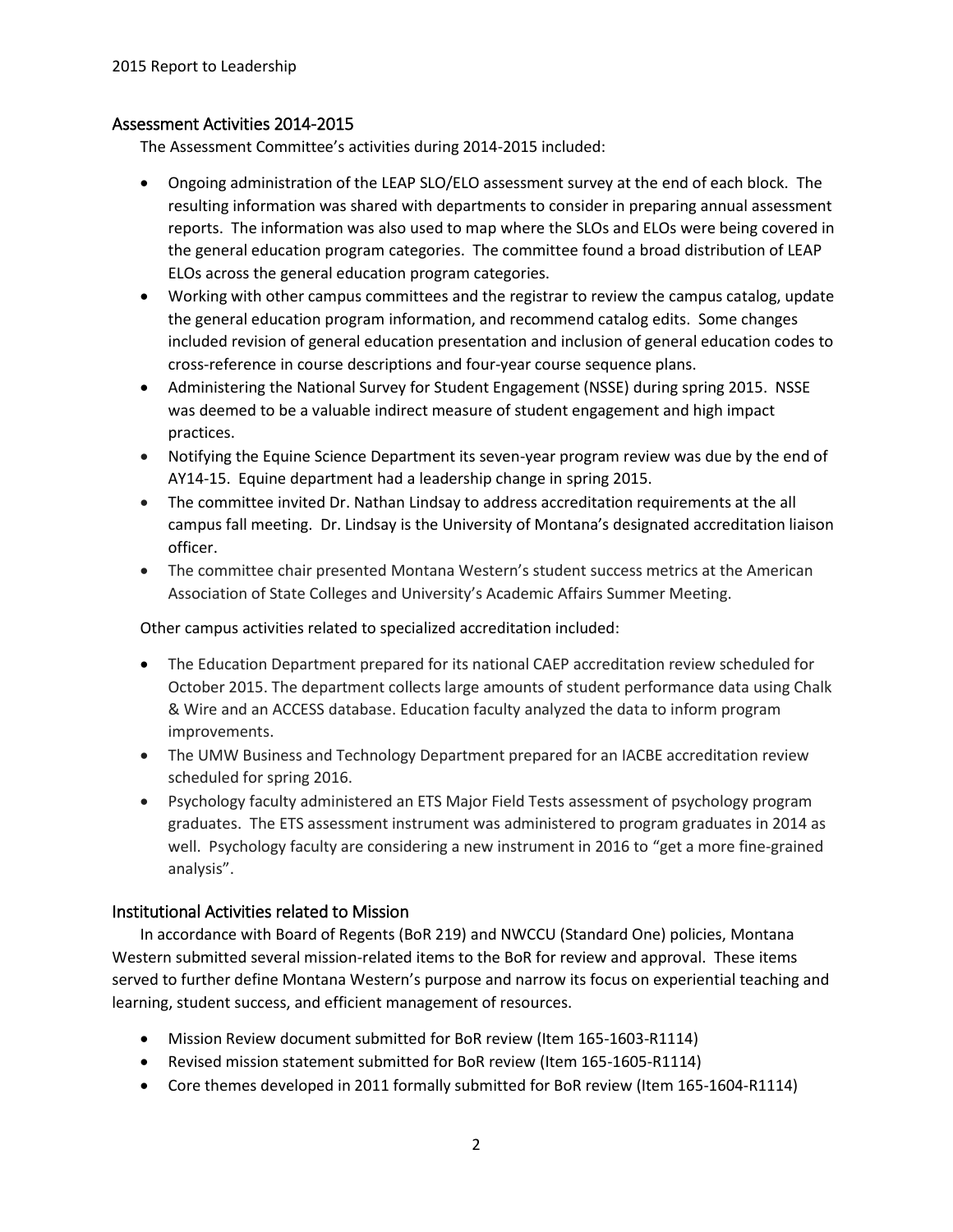All three items were approved November 2014.

### Administrative Changes during 2014-2015

Chancellor Richard Storey announced his retirement at the end of the 2013-2014 academic year. He had served as the campus leader since July 2004. The following administrative changes occurred during the 2014-2015 academic year.

- Chancellor Richard Storey retired July 2014
- Interim Chancellor Bobbie Evans served August to December 2014
- Chancellor Beth Weatherby started January 2015
- Provost Karl Ulrich returned to faculty July 2015

### NSSE Data

Montana Western received an institutional report of NSSE findings in August 2015. The 2015 Snapshot report was shared with the entire campus community during the annual Fall Conference held in August. The Engagement Indicators and High-Impact Practices reports have been reviewed and discussed by the assessment committee. They have also been shared with the general education committee. All of the institutional reports are available for faculty review in the campus learning management system, Moodle. Overall, Montana Western students' responses were not significantly different than student responses at selected peer institutions. The selected peer institutions are consistent with Montana Western's Mission Review document, which was submitted to the BoR in November 2014. The selected peer institutions include selective private institutions that use block scheduling. Montana Western students' responses were significantly lower than student responses at select peer institution for discussions with diverse others and supportive environment. Montana Western students' responses were significantly higher than student responses at select peer institutions for collaborative learning and student-faculty interaction.

Major Field reports were received in November 2015. The four major field reports summarize NSSE results for a) arts, humanities and social sciences, b) business, c) education and d) natural sciences. These reports have been reviewed by the assessment committee and have been forwarded to department chairs. The major field reports are available for faculty review in the campus learning management system.

Broader communication and distribution of NSSE findings occurred in several venues (chancellor's cabinet, academic and administrative council, general education committee, and assessment committee).

#### Recommendations

The following recommendations follow from the Assessment Committee's work during academic year 2014-2015.

- Continue annual academic program assessments
- Continue annual general education program assessments
- Devise formal distribution plan to share and discuss NSSE findings (e.g., NSSE nuggets newsletter)
- Develop plans for action based on NSSE findings
- Prepare timeline and plan for year-seven self-evaluation